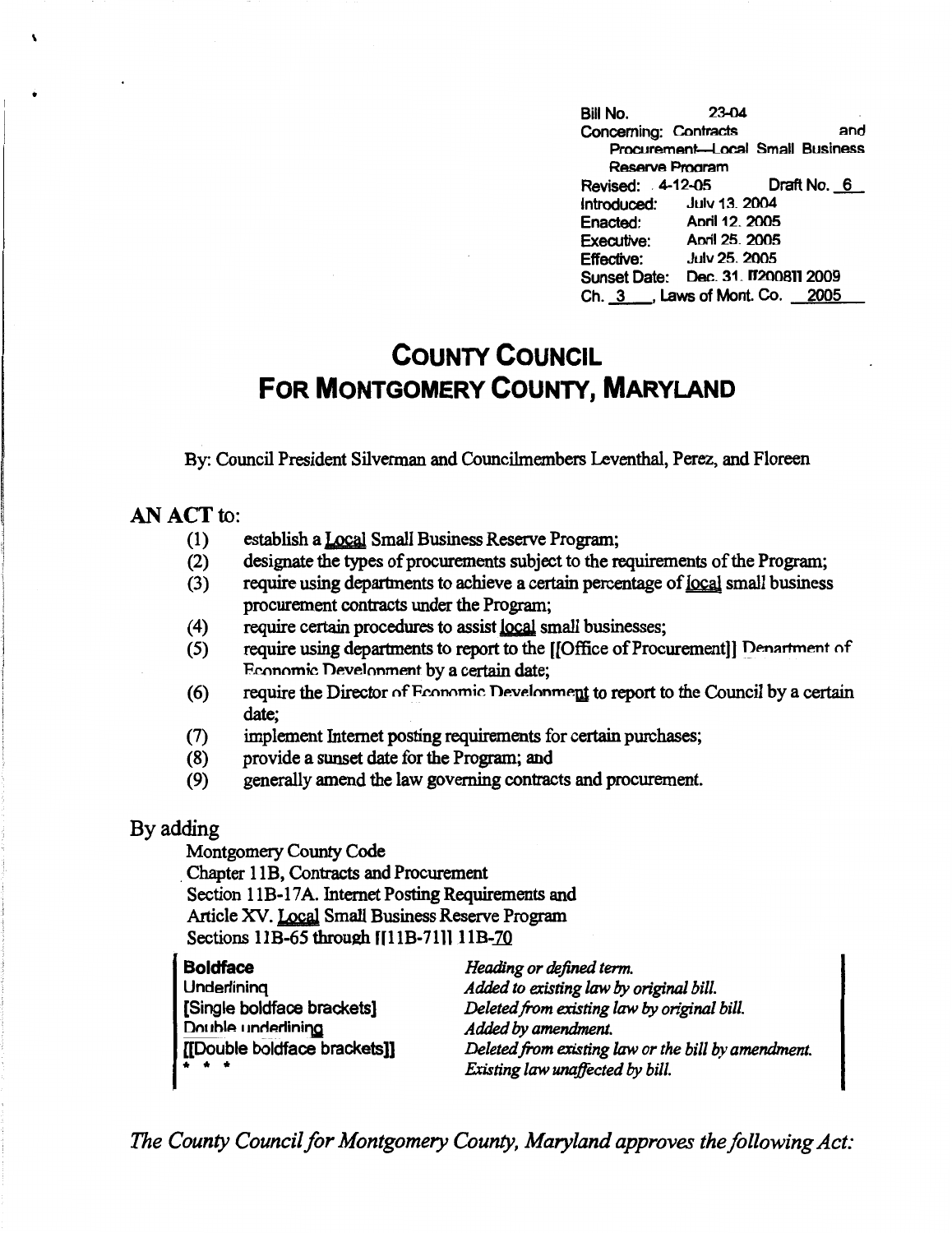| 1  |                            | Section 1. Section 11B-17A is added as follows:                         |
|----|----------------------------|-------------------------------------------------------------------------|
| 2  |                            | 11B-17A. Internet Posting Requirements.                                 |
| 3  | <u>(a)</u>                 | Each using department must post each planned purchase of                |
| 4  |                            | [[construction. goods. or professional and non-professional services.]] |
| 5  |                            | goods, services, and construction valued at $[[\$1,000]]$ \$5.000 to    |
| 6  |                            | \$25,000, on a County web site for 5 business days before making a      |
| 7  |                            | purchase or entering into a contract. Each purchase must be made as     |
| 8  |                            | provided under Section 11B-13.                                          |
| 9  | <u>(b)</u>                 | Each posting must contain:                                              |
| 10 | (1)                        | the name and a brief description of the [[construction. goods or        |
| 11 |                            | services]] goods. services. or construction heing procured;             |
| 12 | $\left[\frac{1}{2}\right]$ | the dollar amount and quantity of the potential purchase or             |
| 13 |                            | contract:                                                               |
| 14 | $[(3)]$ $(2)$              | the delivery schedule:                                                  |
| 15 | $[(4)]$ $(3)$              | contact information for the department employee responsible for         |
| 16 |                            | the purchasing: and                                                     |
| 17 | $[(5)]$ $(4)$              | any other applicable performance requirement.                           |
| 18 | $\Omega$                   | The Director may waive this posting requirement when a purchase is      |
| 19 |                            | necessary to meet an imminent threat to public health, welfare, or      |
| 20 |                            | safety. The Director must keep records on the number of waivers issued  |
| 21 |                            | and the reason for each waiver, and must report this information to the |
| 22 |                            | Director of Economic Development. who must include this information     |
| 23 |                            | in [[Council with]] the annual report on the Local Small Business       |
| 24 |                            | Reserve Program under Section 11B-69(b).                                |
| 25 |                            |                                                                         |
| 26 |                            |                                                                         |
| 27 |                            |                                                                         |

 $\lambda$ 

 $\begin{array}{ccc}\n\vdots & \vdots & \vdots \\
\vdots & \vdots & \vdots & \vdots \\
\vdots & \vdots & \vdots & \vdots \\
\vdots & \vdots & \vdots & \vdots \\
\vdots & \vdots & \vdots & \vdots \\
\vdots & \vdots & \vdots & \vdots \\
\vdots & \vdots & \vdots & \vdots \\
\vdots & \vdots & \vdots & \vdots \\
\vdots & \vdots & \vdots & \vdots \\
\vdots & \vdots & \vdots & \vdots \\
\vdots & \vdots & \vdots & \vdots \\
\vdots & \vdots & \vdots & \vdots \\
\vdots & \vdots & \vdots & \vdots \\
\vdots & \vdots &$ 

 $\cdot$ 

-2-

J.

 $\mathbb{R}^2$  .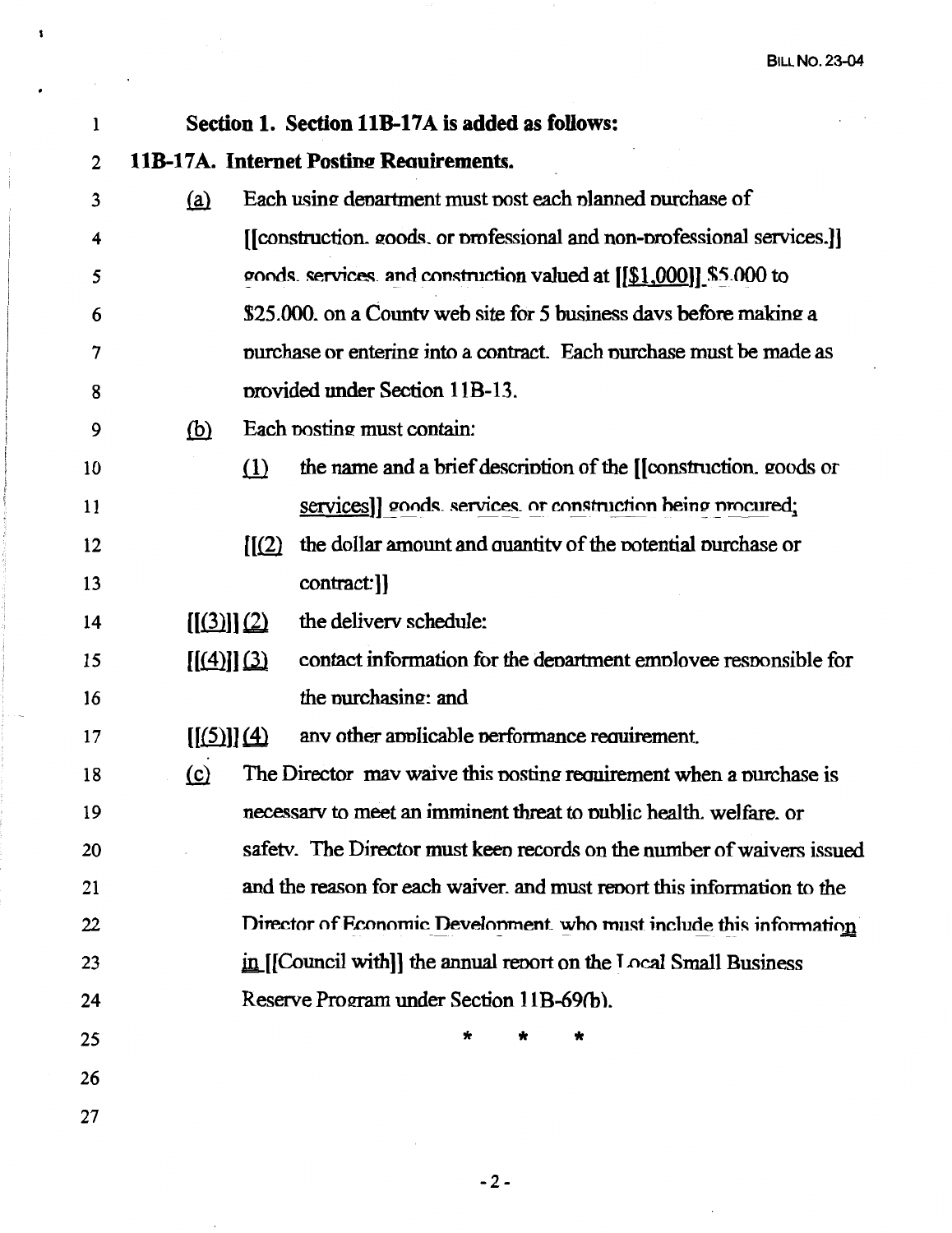$\frac{1}{\sqrt{2}}$ 

 $\hat{\bullet}$ 

| 28 |                                                                  |                                                                      |                 | Section 2. Sections 11B-65 through 11B-70 are added as follows:           |
|----|------------------------------------------------------------------|----------------------------------------------------------------------|-----------------|---------------------------------------------------------------------------|
| 29 |                                                                  |                                                                      |                 | <b>Article XV. Local Small Business Reserve Program.</b>                  |
| 30 | 11B-65. Definitions.                                             |                                                                      |                 |                                                                           |
| 31 | In this Article the following words have the meanings indicated. |                                                                      |                 |                                                                           |
| 32 | $\Omega$                                                         |                                                                      |                 | <b>Denartment means the Denartment of Economic Develonment.</b>           |
| 33 | $\mathbf{\underline{\omega}}$                                    |                                                                      |                 | Director means the Director of the Denartment of Economic                 |
| 34 |                                                                  |                                                                      | Develonment.    |                                                                           |
| 35 | $[(a)]$ $(c)$                                                    | Local Small Business means a [[minority owned]] business. other than |                 |                                                                           |
| 36 |                                                                  |                                                                      | a broker. that: |                                                                           |
| 37 |                                                                  | $\Omega$                                                             |                 | generates a significant amount of economic activity in the                |
| 38 |                                                                  |                                                                      | County:         |                                                                           |
| 39 |                                                                  | $\Omega$                                                             |                 | is indenendently owned and onerated:                                      |
| 40 |                                                                  | $\Omega$                                                             |                 | is not a subsidiary of another business: and                              |
| 41 |                                                                  | $\Delta$                                                             |                 | meets [[the]] criteria. size limits. and gross sales amounts [[as]]       |
| 42 |                                                                  |                                                                      |                 | established by method 2 regulations [[as defined in Section 11B-          |
| 43 |                                                                  |                                                                      |                 | $58(a)$ that meets the criteria in paragraph $(1)$ and the size limits in |
| 44 |                                                                  |                                                                      |                 | naragraph (2), or a business, other than a broker, that meets the         |
| 45 |                                                                  |                                                                      |                 | criteria in paragraph $(1)$ and the size limits in paragraph $(2)$ .]     |
| 46 |                                                                  | $\mathop{\rm I\mskip-4mu\rm I}(1)$                                   |                 | A small business must meet the following criteria:                        |
| 47 |                                                                  |                                                                      | <u>(A)</u>      | The business is independently owned and operated:                         |
| 48 |                                                                  |                                                                      | (B)             | The business is not a subsidiary of another business:                     |
| 49 |                                                                  |                                                                      | (C)             | The business is not dominant in its field of operation:                   |
| 50 |                                                                  |                                                                      | $\circled{D}$   | The business has a principal place of business in the                     |
| 51 |                                                                  |                                                                      |                 | County;                                                                   |
| 52 |                                                                  |                                                                      | E(E)            | At least 50 percent of its employees work in the County:                  |
| 53 |                                                                  |                                                                      |                 | and                                                                       |
| 54 |                                                                  |                                                                      | $\mathbf{E}$    | The business [[paid]] navs personal property taxes to the                 |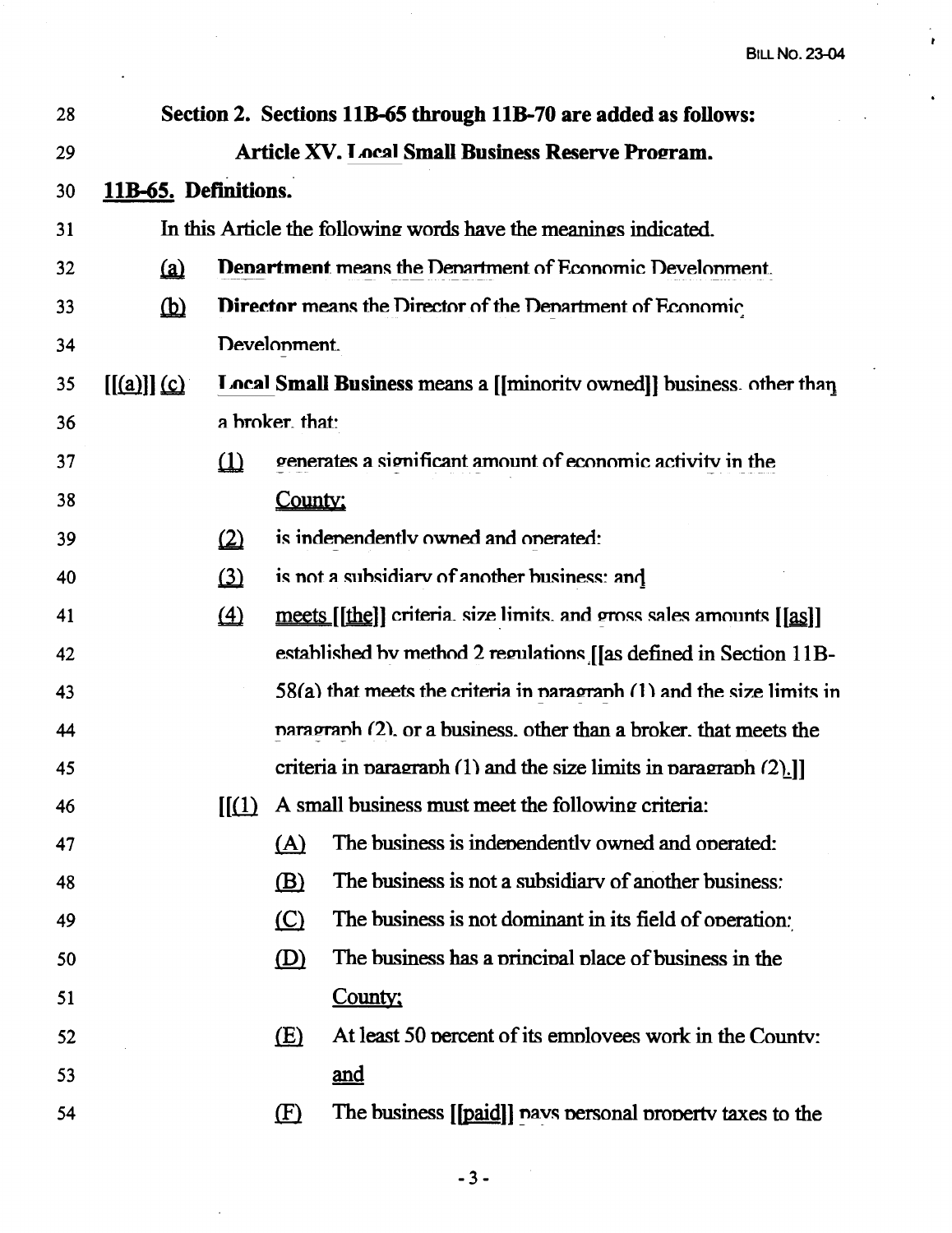| 55 |                                  |     |            | County for the fiscal vear [[before receiving]] in which it  |
|----|----------------------------------|-----|------------|--------------------------------------------------------------|
| 56 |                                  |     |            | receives a contract award under the Program and continues    |
| 57 |                                  |     |            | to pay personal property taxes for the term of the contract: |
| 58 |                                  | (2) |            | A small business must meet the following size                |
| 59 |                                  |     |            | requirements:                                                |
| 60 |                                  |     | <u>(A)</u> | The wholesale operations of the business, if any, did not    |
| 61 |                                  |     |            | employ more than 50 persons, and the gross sales of the      |
| 62 |                                  |     |            | business did not exceed an average of \$2,000,000 in its     |
| 63 |                                  |     |            | most recently completed 3 fiscal years:                      |
| 64 |                                  |     | (B)        | The retail operations of the business, if any, did not       |
| 65 |                                  |     |            | employ more than 25 persons, and the gross sales of the      |
| 66 |                                  |     |            | business did not exceed an average of \$2,000,000 in its     |
| 67 |                                  |     |            | most recently completed 3 fiscal years:                      |
| 68 |                                  |     | $\circ$    | The manufacturing operations of the business. if any. did    |
| 69 |                                  |     |            | not employ more than 100 persons, and the gross sales of     |
| 70 |                                  |     |            | the business did not exceed an average of \$2,000,000 in its |
| 71 |                                  |     |            | most recently completed 3 fiscal years:                      |
| 72 |                                  |     | (D)        | The service operations of the business, if any, did not      |
| 73 |                                  |     |            | employ more than 100 persons, and the gross sales of the     |
| 74 |                                  |     |            | business did not exceed an average of \$2,000,000 in its     |
| 75 |                                  |     |            | most recently completed 3 fiscal years; and                  |
| 76 |                                  |     | (E)        | The construction operations of the business, if any, did not |
| 77 |                                  |     |            | employ more than 50 persons, and the gross sales of the      |
| 78 |                                  |     |            | business did not exceed an average of \$7,000,000 in its     |
| 79 |                                  |     |            | most recently completed 3 fiscal years.]                     |
| 80 | $[(\phi)]$ ] $\overline{(\phi)}$ |     |            | Local Small Business Reserve means any procurement that is   |
| 81 |                                  |     |            | limited to responses from local small businesses.            |

 $\lambda$ 

 $\sim 10^6$ 

-4-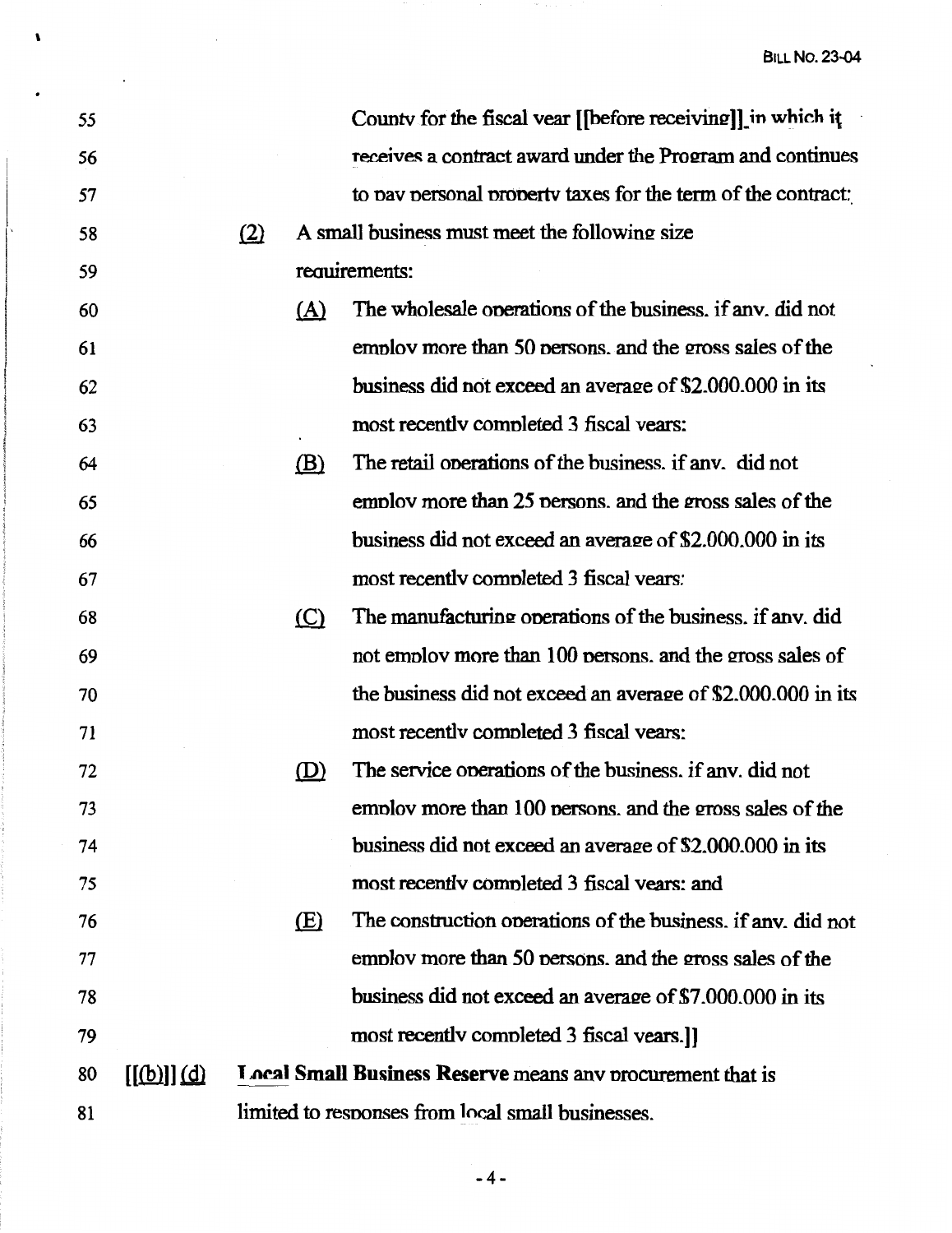**BILL NO. 23-04** 

 $\lambda$ 

 $\ddot{\phantom{a}}$ 

| 82  |                           |           | 11B-66. Local Small Business Reserve Program.                         |
|-----|---------------------------|-----------|-----------------------------------------------------------------------|
| 83  | (a)                       |           | Except as provided in Subsection (c). this Article applies to all     |
| 84  |                           |           | procurements by a using department.                                   |
| 85  | $\circled{b}$             |           | A using department's procurement procedures must [[achieve]] award a  |
| 86  |                           |           | minimum of 10 percent of the using department's [[combined total]     |
| 87  |                           |           | dollar value for all]] combined dollar value of contracts issued for  |
| 88  |                           |           | goods, [[supplies. services. maintenance. construction. construction- |
| 89  |                           |           | related services, architectural service, and engineering service      |
| 90  |                           |           | contracts]] services or construction to [Ibe made directly to]] local |
| 91  |                           |           | small businesses subject to method 2 regulations.                     |
| 92  | $\Omega$                  |           | The total dollar value of procurements by a using department does not |
| 93  |                           | include:  |                                                                       |
| 94  |                           | $\Omega$  | the value of any contract to which this Article does not apply        |
| 95  |                           |           | because of a conflict with state or federal law or a grant            |
| 96  |                           |           | requirement[[1]];                                                     |
| 97  |                           | (2)       | a preexisting contract executed by the County:                        |
| 98  |                           | $\Omega$  | a non-competitive contract award made under Section 11B-14:           |
| 99  |                           |           | $[[(4)]]$ [a sole source selection annoved by the Contract Review     |
| 100 |                           |           | Committee: orll                                                       |
| 101 | $[[(5)]] \underline{(4)}$ |           | a nublic entity or emergency procurement;                             |
| 102 |                           | $\Omega$  | anv waiver[[se ]] made under Section 11B-67(f): $[[\text{gr}]]$       |
| 103 |                           | <u>60</u> | any procurement where no local small business is qualified or         |
| 104 |                           |           | able to perform the contract: or                                      |
| 105 |                           | $\Omega$  | any single procurement that is estimated to exceed \$10 million.      |
| 106 |                           |           | [[would cause the using denartment to exceed the dollar limit set     |
| 107 |                           |           | under $11B-68(a)(3)$ ]                                                |
| 108 |                           |           |                                                                       |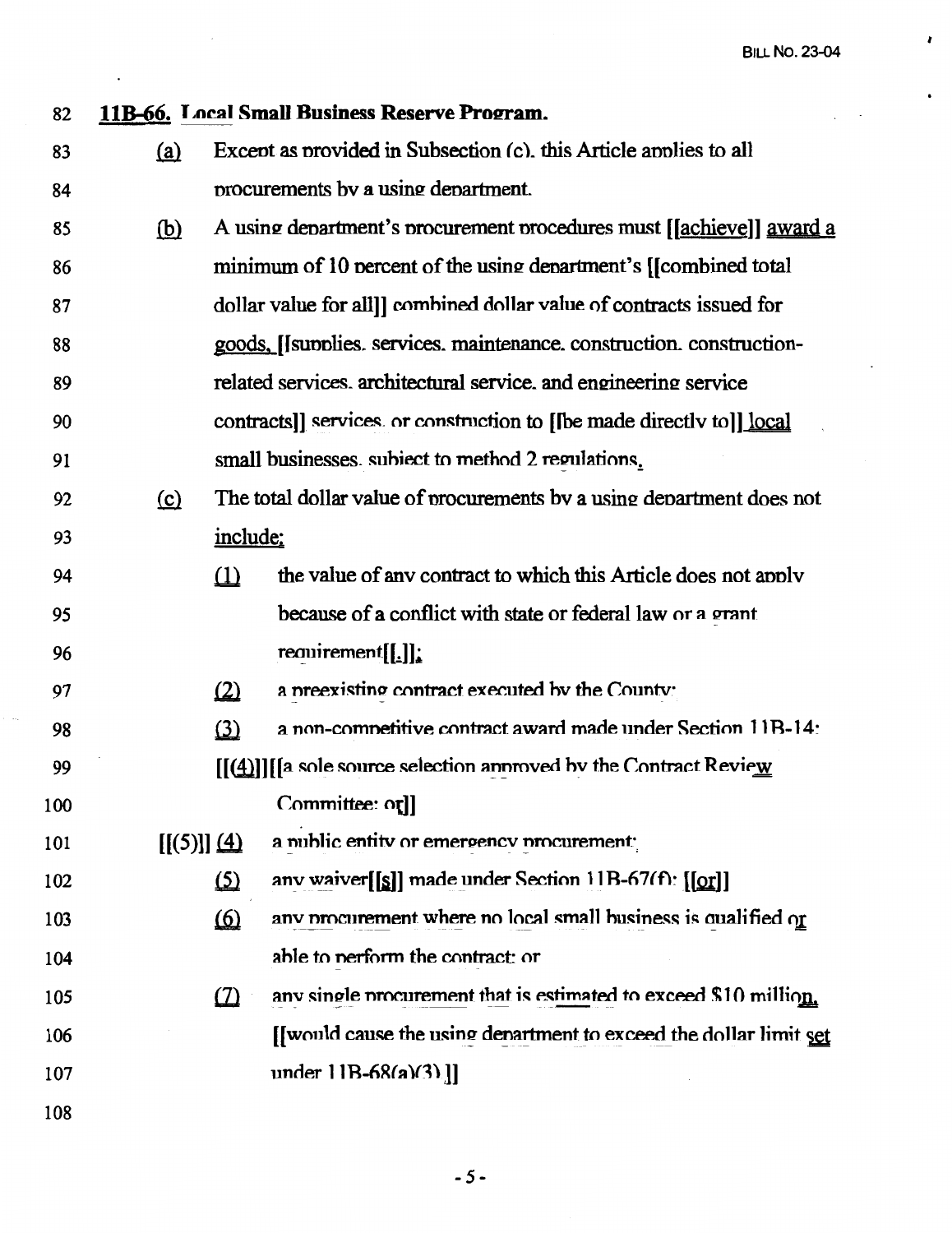BILL **No. 23-04** 

l,

| 109        | 11B-67. Procedures. |                                                                                         |
|------------|---------------------|-----------------------------------------------------------------------------------------|
| 110        | <u>(a)</u>          | Any procurement by a using department of goods. [[supplies.]] services.                 |
| <b>111</b> |                     | or [[maintenance.]] construction[[. construction-related services.                      |
| 112        |                     | architectural services. and engineering services]] is eligible for                      |
| 113        |                     | designation for the local small business reserve by the using department                |
| 114        |                     | director or a designee excent any procurement that would be excluded                    |
| 115        |                     | under Section 11B-66(c).                                                                |
| 116        | <u>(b)</u>          | A solicitation for a procurement that has been designated for a local                   |
| 117        |                     | small business reserve must be published in the same manner as                          |
| 118        |                     | required for other solicitations under Article III.                                     |
| 119        | $\Omega$            | The procurement officer of a designated procurement unit must award a                   |
| 120        |                     | procurement contract designated for a local small business reserve to the               |
| 121        |                     | responsible local small business that submits an [[responsible bid]] offer              |
| 122        |                     | that:                                                                                   |
| 123        |                     | is the lowest bid price:<br>$\Omega$                                                    |
| 124        |                     | if the invitation for bids so provides, is the lowest evaluated bid<br>(2)              |
| 125        |                     | price; or                                                                               |
| 126        |                     | is the bid or proposal most favorable to the County within the<br>$\Omega$              |
| 127        |                     | local small business reserve.                                                           |
| 128        | (d)                 | A business must affirm and provide supporting documentation to the                      |
| 129        |                     | Director to show that it is a local small business as defined in Section                |
| 130        |                     | $11B-65$ [[(a)]](c).                                                                    |
| 131        | (e)                 | $\underline{A}$ local small business is no longer eligible for a procurement under this |
| 132        |                     | Article if the business has been awarded \$10 million in County                         |
| 133        |                     | contracts and at least 10 separate contracts, as either a prime contractor              |
| 134        |                     | or a subcontractor. since January 1. $[[2005]]$ 2006. The Director must                 |
| 35         |                     | provide written notice to the business when it is no longer eligible.                   |

'

•

-6-

 $\ddot{\phantom{0}}$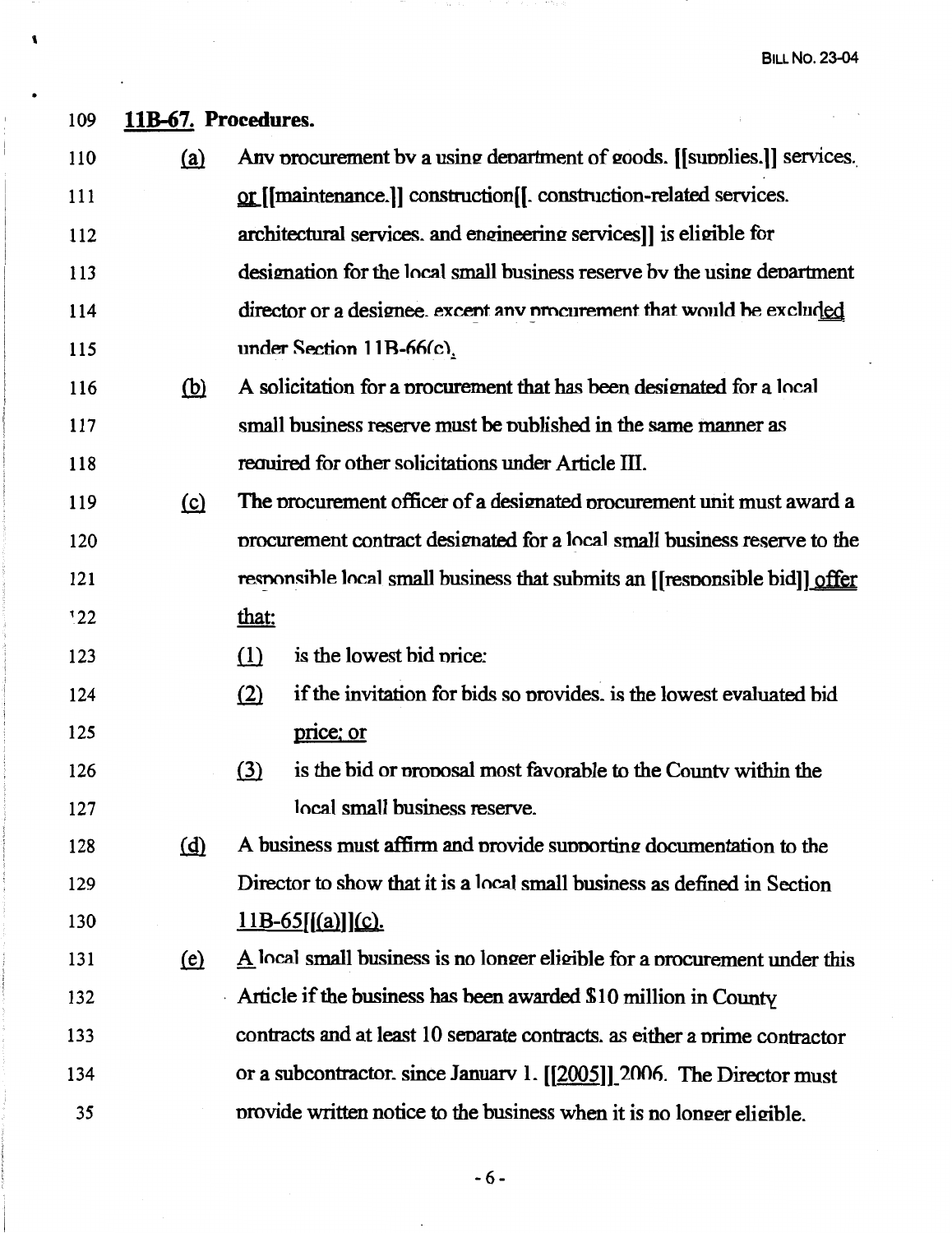$\pmb{I}$ 

 $\bullet$ 

| 136 | (f)                  |            | The Chief Administrative Officer may waive the application of this         |
|-----|----------------------|------------|----------------------------------------------------------------------------|
| 137 |                      |            | Article to a specific contract if the Chief Administrative Officer finds   |
| 138 |                      |            | that the application of this Article conflicts with the overall objectives |
| 139 |                      |            | and responsibilities of the Chapter. The Chief Administrative Officer      |
| 140 |                      |            | must keep records on the number of waivers issued and the reason for       |
| 141 |                      |            | each waiver. This information must be reported to the Council in the       |
| 142 |                      |            | annual report on the Program under Section 11B-69(b).                      |
| 143 | <u>(g)</u>           |            | This Article does not give any nerson. including a local small business.   |
| 144 |                      |            | any right or status, including standing, to challenge the award of a       |
| 145 |                      |            | contract or subcontract under the County procurement system. This          |
| 146 |                      |            | Article is enforceable only through the oversight function of the Chief    |
| 147 |                      |            | Administrative Officer and the Council.                                    |
| 148 | 11B-68. Regulations. |            |                                                                            |
| 149 | (a)                  |            | The County Executive must adopt method 2 regulations to implement          |
| 150 |                      |            | this Article.                                                              |
| 151 |                      |            | The regulations must:                                                      |
| 152 |                      | (1)        | require the Director to compile and maintain a comprehensive               |
| 153 |                      |            | bidder's list of qualified local small businesses and post that list       |
| 154 |                      |            | on the appropriate website[[.]].                                           |
| 155 |                      | (2)        | specify the criteria, size requirements, and gross sales amounts           |
| 156 |                      |            | for a local small business: [[and]]                                        |
| 157 |                      | $\Omega$   | [[limit the total dollar amount of individual contract awards that         |
| 158 |                      |            | are eligible for the program.]] define what constitutes a                  |
| 159 |                      |            | significant amount of economic activity; and                               |
| 160 |                      | $\Delta$   | identify outreach methods and marketing strategies to inform               |
| 161 |                      |            | local small businesses of the program. [[; and                             |
| 162 |                      | <u>(5)</u> | limit the total dollar amount of individual contract awards that are       |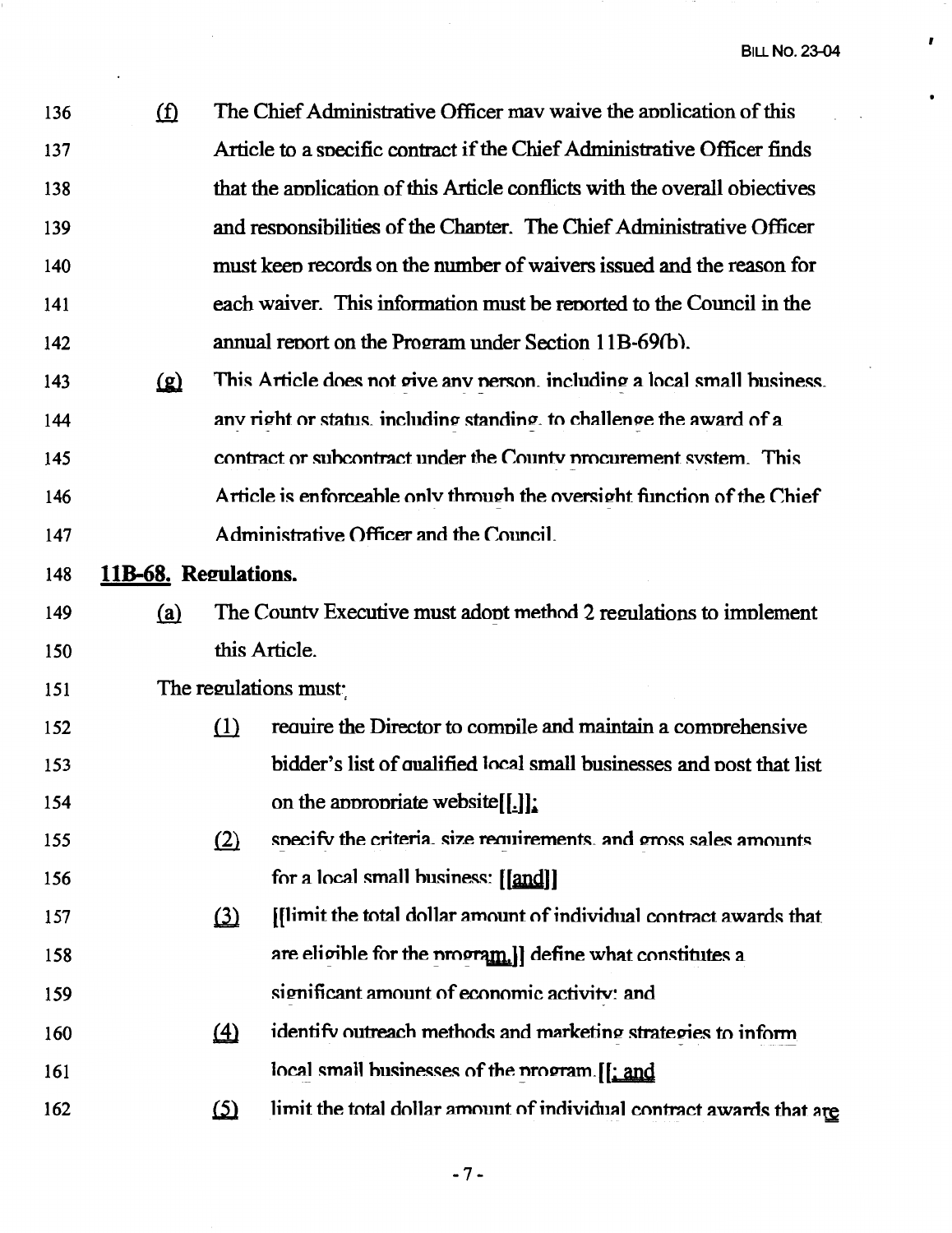BILL **No. 23-04** 

| 163 |                                                                                     |                                                         | eligible for the program.]                                                    |  |  |
|-----|-------------------------------------------------------------------------------------|---------------------------------------------------------|-------------------------------------------------------------------------------|--|--|
| 164 | (b)                                                                                 | Each using department must comply with the regulations. |                                                                               |  |  |
| 165 | 11B-69. Reports.                                                                    |                                                         |                                                                               |  |  |
| 166 | (a)                                                                                 |                                                         | By September 30 each year, each using department must submit to the           |  |  |
| 167 |                                                                                     |                                                         | Director a report on the number, type, and dollar amount of contracts         |  |  |
| 168 |                                                                                     |                                                         | issued under this Article.                                                    |  |  |
| 169 | (b)                                                                                 |                                                         | By November 30 each year, the Director must report to the Council on          |  |  |
| 170 |                                                                                     |                                                         | the Local Small Business Reserve Program. This report must include            |  |  |
| 171 |                                                                                     |                                                         | the number, type, and dollar amount of contracts awarded under this           |  |  |
| 172 |                                                                                     |                                                         | Article during the preceding fiscal vear, the number, type, and dollar        |  |  |
| 173 |                                                                                     |                                                         | amount of each waiver. [[and]] information about how these numbers            |  |  |
| 174 |                                                                                     |                                                         | have changed from the preceding fiscal vear, and the extent of outreach       |  |  |
| 175 |                                                                                     | efforts.                                                |                                                                               |  |  |
| .76 | 11B-70. Penaltv.                                                                    |                                                         |                                                                               |  |  |
| 177 | <u>(a)</u>                                                                          |                                                         | A person must not:                                                            |  |  |
| 178 |                                                                                     | $\Omega$                                                | willfully make a false statement to a County official or employee             |  |  |
| 179 |                                                                                     |                                                         | for the purpose of influencing participation in the Program: or               |  |  |
| 180 |                                                                                     | (2)                                                     | fraudulently obtain, attempt to obtain, or aid another person in              |  |  |
| 181 |                                                                                     |                                                         | fraudulently obtaining or attempting to obtain funds to which the             |  |  |
| 182 |                                                                                     |                                                         | nerson is not entitled to under this article.                                 |  |  |
| 183 | <u>(b)</u>                                                                          |                                                         | A violation of this Section:                                                  |  |  |
| 184 |                                                                                     | (1)                                                     | is a class A violation: and                                                   |  |  |
| 185 |                                                                                     | (2)                                                     | disqualifies the violator from doing business with the County for             |  |  |
| 186 |                                                                                     |                                                         | <u>2 years.</u>                                                               |  |  |
| 187 |                                                                                     |                                                         | Section 3. This Act takes effect no later than January 1, [[2005]] 2006.      |  |  |
| 188 |                                                                                     |                                                         | [[Unless the Council takes action to extend this Act, this]] This Act and any |  |  |
| `89 | regulations adopted under it[[,]] expires on December 31, [[2008]] 2009. The Office |                                                         |                                                                               |  |  |

'

ý,

•

 $\overline{1}$